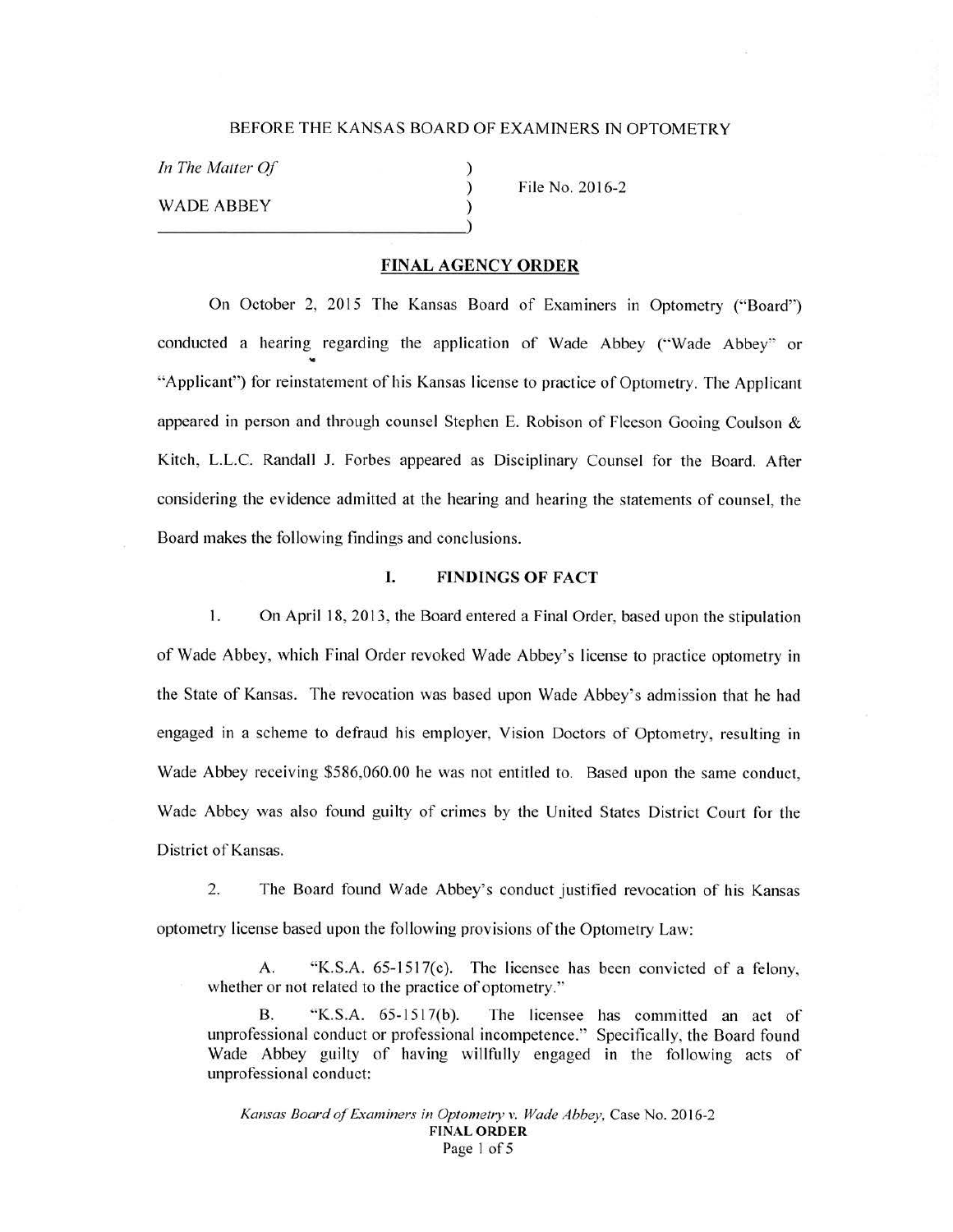- K.S.A.  $65-1516(b)(8)$ . The use of any false, fraudulent or deceptive statement in any document connected with the practice of optometry.
- K.S.A.  $65-1516(b)(9)$ . misrepresentation. Obtaining any fee by fraud, deceit or

K.S.A. 65-1516(b)(10). Directly or indirectly giving or receiving any fee, commission, rebate or other compensation for professional services not actually and personally rendered, other than through the legal functioning of lawful professional partnerships, corporations or associations.

## .. II. **CONCLUSIONS OF LAW AND FACT**

*Vakas v. Kansas Board of Healing Arts*, 248 Kan. 589, 808 P.2d 1355 (1991)<sup>1</sup> is the leading Kansas Supreme Court decision addressing what a licensing agency, such as the Optometry Board, should consider when faced with an application to reinstate a revoked license is The *Vakas* Court found the following eight factors relevant in determining if a license to practice medicine should be reinstated:

- (I) The present moral fitness of the petitioner,
- (2) The demonstrated consciousness of the wrongful conduct and disrepute which the conduct has brought the profession,
- (3) The extent of petitioner's rehabilitation,
- (4) The seriousness of the original misconduct,
- (5) Conduct subsequent to discipline,
- (6) The time which has elapsed since the original discipline,
- (7) The petitioner's character, maturity, and experience at the time of revocation, and
- (8) The petitioner's present competence in the skills of the profession.

See *Vakas*, 248 Kan. at 600. The eight factors are now commonly referred to as the "Vakas Factors." The *Vakas* Court also noted that, for the licensing board, "[t]he objective in

<sup>1</sup> At the time relevant to the *Vakas* decision. the Healing Arts Act contained a provision allowing reinstatement ofa revoked license that was identical to the provision found in the Optometry Act found at K.S.A. 65·1521. *Kansas Board of Examiners in Optometry v. Wade Abbey,* Case No. 20 16-2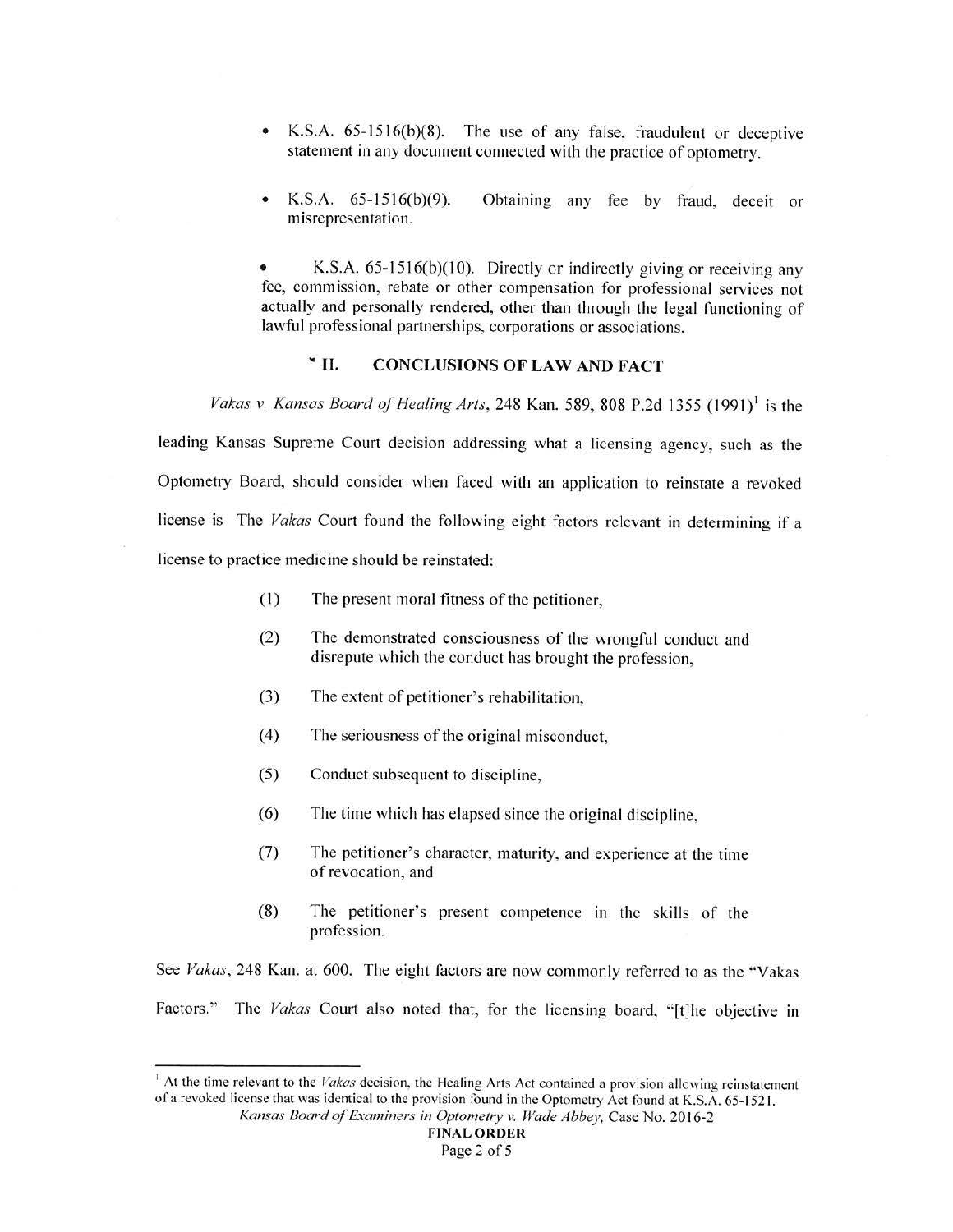determining whether to reinstate a license is the same objection in deciding whether to grant a license initially - to exclude the impotent and unscrupulous from the practice...". *Vakas*, 248 Kan. at 602. Although the objective is the same, the burden is different. The *Vakas* Court stated that a person "seeking reinstatement has an even greater burden than when he was initially granted a license because he must overcome the prior finding by the Board as to his fitness to practice. . .". *Id* at 608. In fact, the *Vakas* Court noted that "[t]he conduct which results in revocation of a license . . . may be so serious in and of itself as to preclude reinstatement." *Id.* Ultimately, the decision of whether to deny or grant reinstatement is left to the discretion of the Board. In exercising that discretion the goal of the Board should be protection of the public. "The optometry law was deemed necessary by the legislature, in the interest of public health, safety, and welfare to provide statutes concerning the granting of that privilege and its use, control, and regulation to the end that *the public should properly be protected* against unprofessional, unauthorized and unqualified practice of optometry." (emphasis added). *State ex rel. Londerholm v. Doolin,* 209 Kan. 244, 257, 497 P.2d 138 (1972).

The Board feels that an insufficient amount of time has e lapsed since the revocation of Applicant's license to practice Optometry in the State of Kansas and based upon the evidence submitted at the hearing, the foregoing findings and conclusions and the severity of the conduct that lead to the revocation of Applicant's license to practice Optometry in the State of Kansas, the Board determines that Applicant's application for reinstatement should be DENIED.

#### III. **FINAL AGENCY ORDER**

THEREFORE, the Board orders that Applicant's application for reinstatement of his license to practice Optometry in the State of Kansas is hereby DENIED.

> *Kansas Board of Examiners in Optometry v. Wade Abbey,* Case No.2016-2 **FINAL ORDER**  Page 3 of 5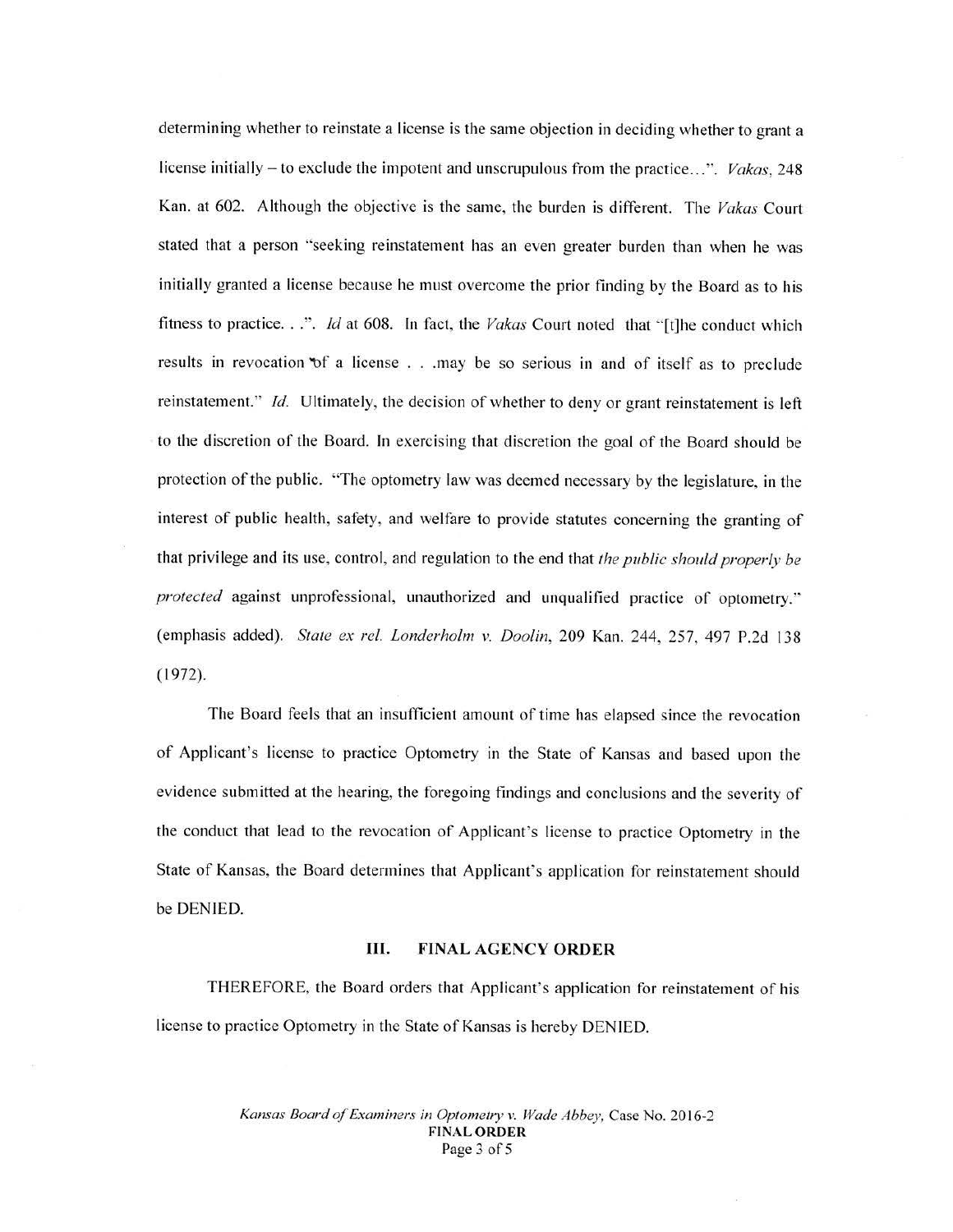## **IV. NOTICES**

Within fifteen (15) days after service of this Final Agency Order, either party may file a petition for reconsideration pursuant to K.S.A. 77-529.

Within the time limits established in K.S.A. 77-613, either party may seek judicial review of this Final Agency Order, pursuant to said statute. The agency officer designated to receive service of a petition for judicial review is:

> **Jan Murray** Executive Officer Kansas Board of Examiners in Optometry 3109 W. 6<sup>th</sup> Street, Suite B Lawrence, KS 66049

IT IS SO ORDERED.

 $1 - 15 - 2016$ Date RON

Officers<br>
HANSEN, OD

RON HANSEN, OD Acting President Kansas Board of Examiners in Optometry

 $\bar{\chi}$